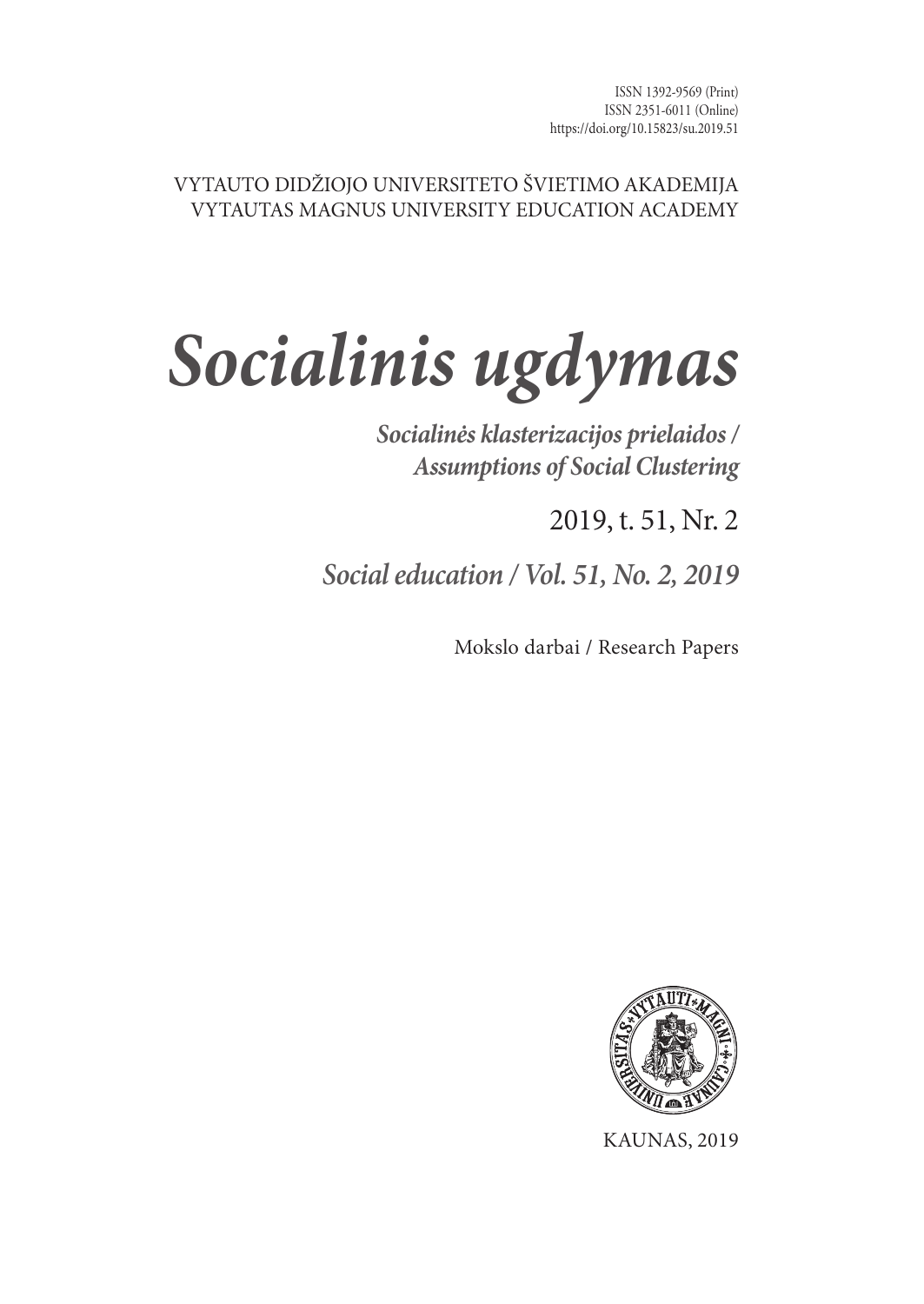#### *Socialinis ugdymas / Social education*

2019, t. 51, Nr. 2 / Vol. 51, No. 2, 2019

#### **Redaktorių kolegija / Editorial board**

**Vyriausioji redaktorė / Editor-in-Chief**

Vytauto Didžiojo universitetas, Lietuva / Vytautas Magnus University, Lithuania

**Atsakingoji redaktorė / Executive Editor** Vytauto Didžiojo universitetas, Lietuva / Vytautas Magnus University, Lithuania

**Nariai / Members**

Vilniaus miesto savivaldybė, Gedimino technikos universitetas, Lietuva / Vilnius City Municipality, Gediminas Technical University, Lithuania Doc. dr. Sigita Burvytė Vytauto Didžiojo universitetas, Lietuva / Vytautas Magnus University, Lithuania Prof. dr. Gerd-Bodo von Carlsburg Heidelbergo universitetas, Vokietija / Heidelberg University of Education, Germany Prof. Patton Feichter North Park universitetas, JAV / North Park University, USA Prof. dr. Ilzė Ivanova Latvijos universitetas, Latvija / Latvia University, Latvia Dr. Christian Christrup Kjeldsen Orhuso universitetas, Danija / Aarhus University, Denmark Dr. Arvydas Liepuonius Vytauto Didžiojo universitetas, Lietuva / Vytautas Magnus University, Lithuania Prof. dr. Terry Masson Indianos universitetas, JAV / Indiana University, USA Prof. dr. Vytas Navickas Vytauto Didžiojo universitetas, Lietuva / Vytautas Magnus University, Lithuania Prof. dr. Hans Uwe Otto Bylefeldo universitetas, Vokietija / Bielefeld University, Germany Paulsen Norvegijos technologijos mokslų universitetas, Norvegija / Norwegian University of Technology, Norway Prof. dr. Józef Podgórecki Opolės universitetas, Lenkija / Opole University of Technology, Poland Prof. dr. Kris Singh Cinghua universitetas, Kinija / Tsinghua university, China Dr. Torhild Slåtto Lankstaus švietimo asociacija, Norvegija / Flexible Education association, Norway Dr. Viktorija Stasytytė Lietuvos bankas, Lietuva / Bank of Lithuania, Lithuania Doc. dr. Doyle Stevick Pietų Karolinos universitetas, JAV / University of South Carolina, USA Prof. habil. dr Alicja Szerląg Vroclavo universitetas, Lenkija / University of Wrocław, Poland Prof. dr. Vilija Targamadzė Vilniaus universitetas, Lietuva / Vilnius University, Lithuania Prof. dr. Volker Then Heidelbergo universitetas, Vokietija / Heidelberg University of Education, Germany<br>Dr. Aija Tuna I. atvija I. atvija / Latvija / Latvija University Latvija Latvijos universitetas, Latvija / Latvia University, Latvia Prof. dr. Michel Vandenbroeck Gento universitetas, Belgija / Ghent University, Belgium Prof. dr. Wiel Veugelers Humanistinių studijų universitetas, Olandija / University of Humanistic Studies Utrecht, Netherlans

#### **Redakcijos adresas / Contact address**

Vytauto Didžiojo universiteto Švietimo akademija / Vytautas Magnus University Education Academy T. Ševčenkos g. 31, LT-03111 Vilnius, Lithuania Tel. / Phone (+370 5) 273 5357

**Žurnalas yra šiose duomenų bazėse / Abstracting and indexing services:** Index Copernicus, SocINDEX with Full Text (EBSCO Publishing), SocINDEX (EBSCO Publishing)

Mokslo darbų žurnalas leidžiamas nuo 1999 metų / Issued since 1999

© Vytauto Didžiojo universiteto Švietimo akademija, 2019 / Vytautas Magnus University Education Academy, 2019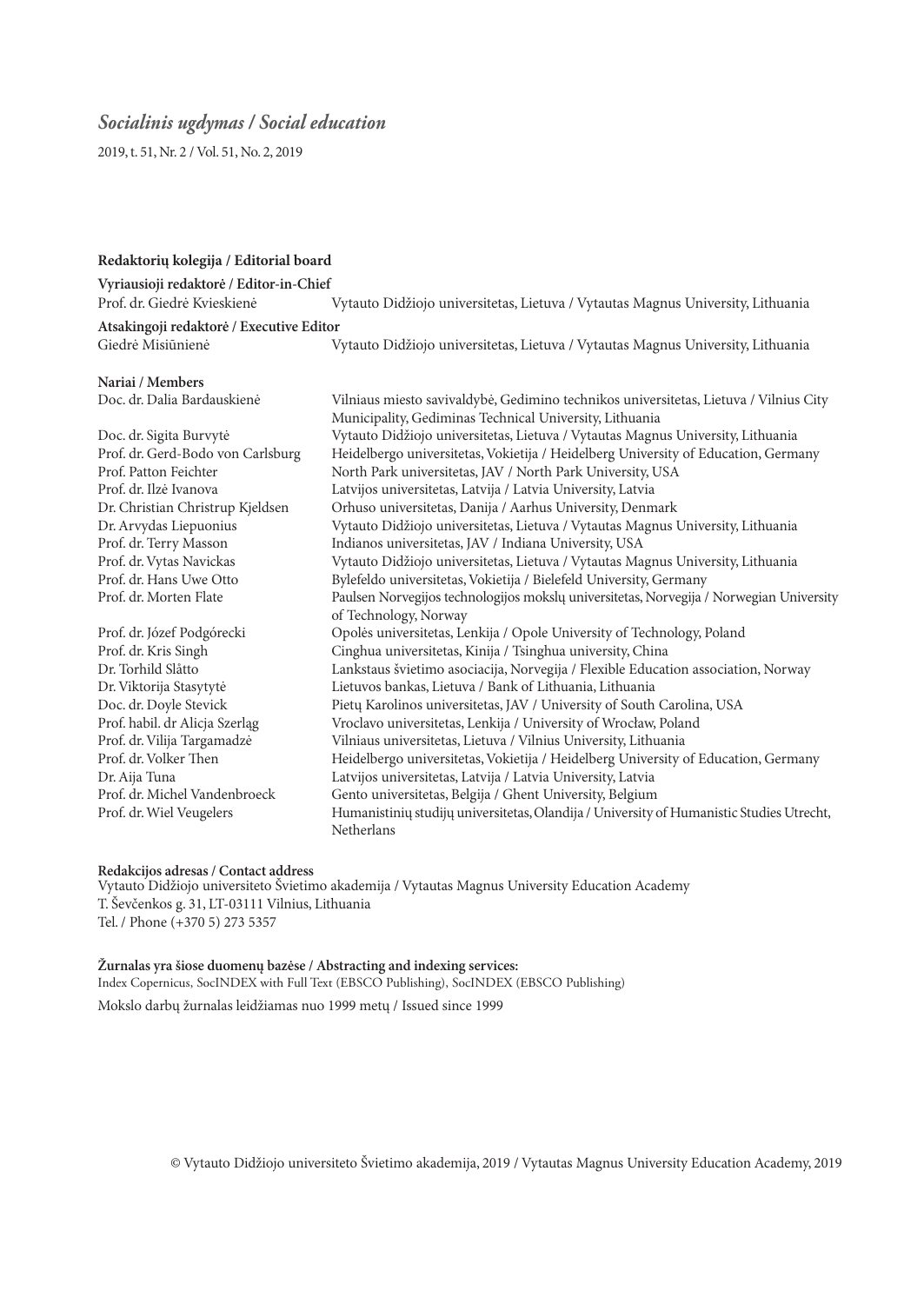**TURINYS / CONTENTS** *Socialinis ugdymas / Social education, 2019, t. 51, Vol. 2 Socialinės klasterizacijos prielaidos / Assumptions of Social Clustering*

# Turinys

#### **I DALIS. SUMANIOJI EDUKACIJA – TVARIOS IR DARNIOS APLINKOS SĄLYGA / PART I. SMART EDUCACION THE MAIN CONDITION FOR SUSTAINABLE DEVELOPMENT**

| Vilija Targamadzė                                                                                                        |
|--------------------------------------------------------------------------------------------------------------------------|
|                                                                                                                          |
|                                                                                                                          |
| Giedrė Kvieskienė <sup>1</sup> , Gerd Bodo von Carlsburg <sup>2</sup><br>Social Clustering in Sustainable Environment 17 |
|                                                                                                                          |
| Aidana Baravykaitė-Dagienė <sup>1</sup> , Sigita Burvytė <sup>2</sup>                                                    |
| Pedagogų nuostatos dėl komandinės lyderystės raiškos ikimokyklinio ugdymo įstaigų                                        |
| Teacher expressions of the team leadership in project activities of preschool organizations . 53                         |
| II DALIS SOCIALINIS UGDYMAS SĄMONINGAI ĮTRAUKČIAI IR GEROVEI<br>/ PART II SOCIAL EDUCATION FOR CONSCIOUS AND WELFARE     |
| Adela García-Aracil <sup>1</sup> , Rosa Isusi-Fagoaga <sup>2</sup>                                                       |
|                                                                                                                          |
|                                                                                                                          |
| Viktorija Pankova                                                                                                        |
| Viešojo, privataus, mokslo ir NVO sektoriaus socialinės klasterystės plėtra kaip šeimos                                  |
| Development of social clustering in the public, private, science and NGO sectors as a                                    |
| Eglė Celiešienė <sup>1</sup> , Vytautas Kvieska <sup>2</sup>                                                             |
|                                                                                                                          |
|                                                                                                                          |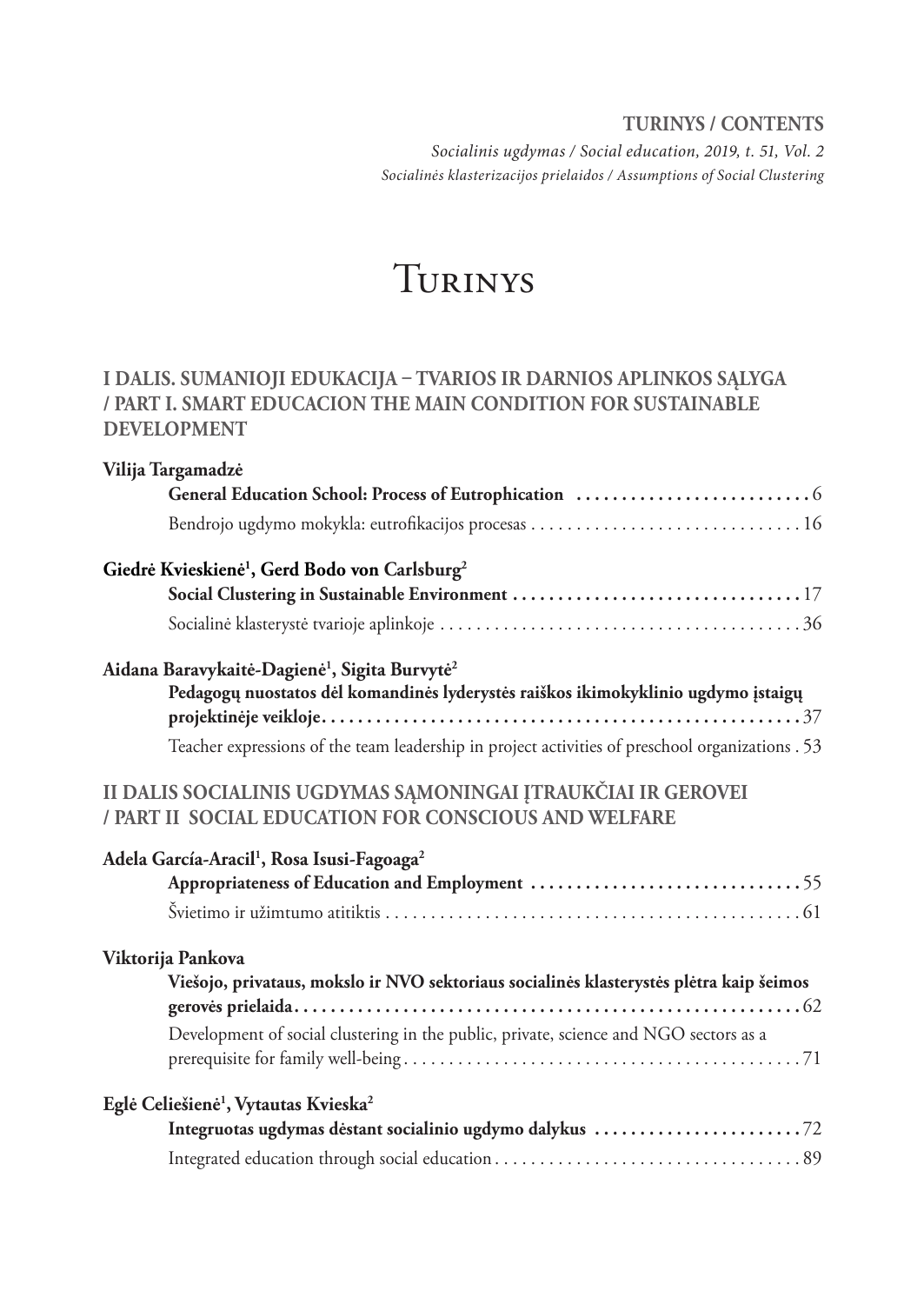#### **KRONIKA / CHRONICLE**

| Eglė Celiešienė <sup>1</sup> , Angelė Kaušylienė <sup>2</sup>                                   |
|-------------------------------------------------------------------------------------------------|
| Socialinių pedagogų kvalifikacijos gerinimas per mediacijos įgyvendinimą $\ldots \ldots \ldots$ |
| Vajonė Strimaitienė                                                                             |
|                                                                                                 |
|                                                                                                 |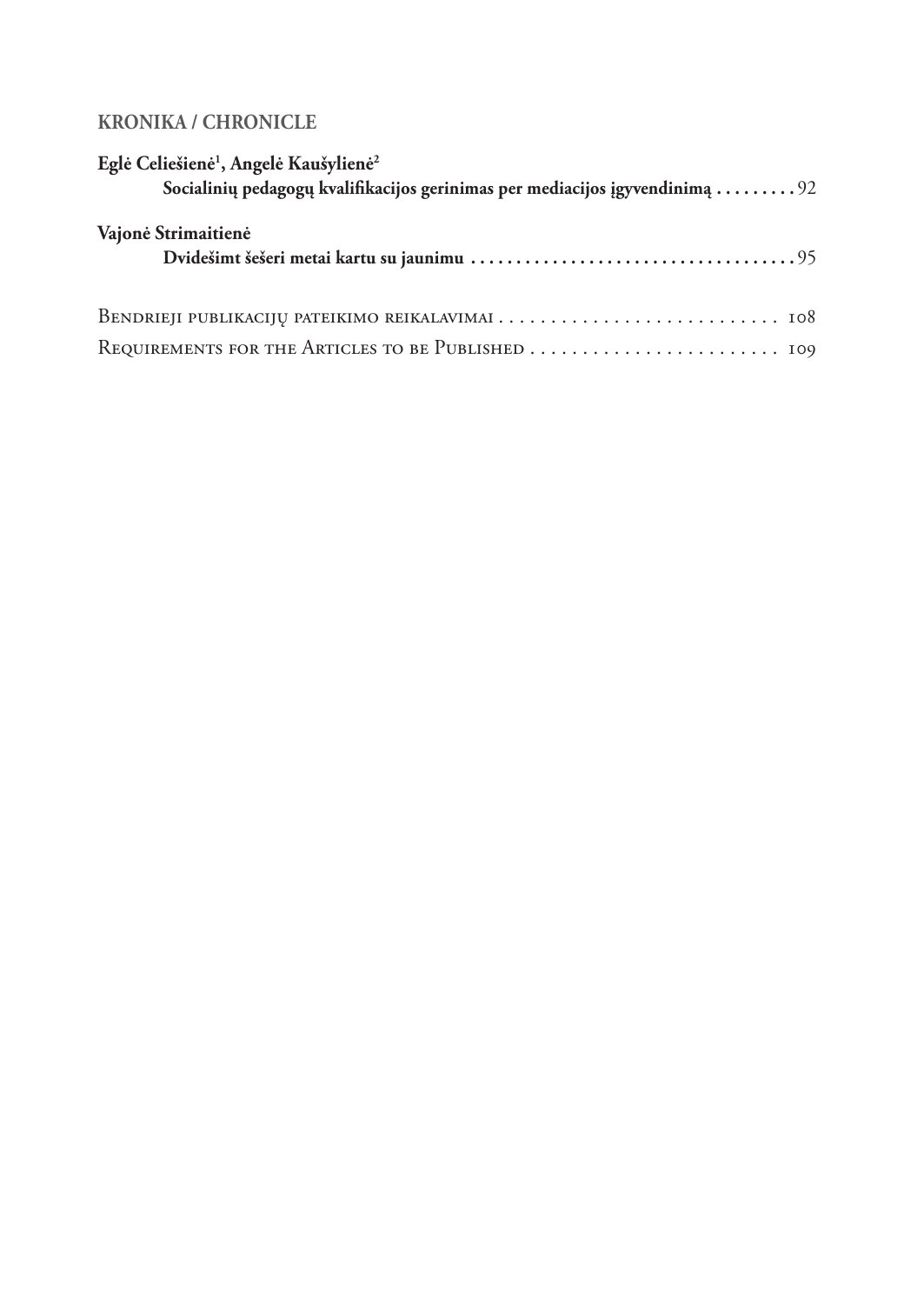ISSN 1392-9569 (Print) ISSN 2351-6011 (Online) https://doi.org/10.15823/su.2019.51

**Socialinis ugdymas** / Social education 2019, t. 51, Nr. 2, p. 55–61 / Vol. 51, No. 2, pp. 55–61, 2019



VYTAUTO DIDŽIOJO **UNIVERSITETO** ŠVIETIMO **AKADEMIIA** 

# **Appropriateness of Education and Employment**

**Adela García-Aracil1 , Rosa Isusi-Fagoaga2**

<sup>1</sup> INGENIO (CSIC-UPV), Universitat Politècnica de València, Spain, agarcia@ingenio.upv.es 2 IUCIE, Universitat de València, Spain, rosa.isusi@uv.es

**Abstract.** Education programmes are designed to equip young populations with the qualifications required to assume responsible roles in specific professions and in society generally. In this paper, the focus of the analysis is on the significance of a number of higher education programme characteristics in allocating Belarusian young higher education graduates across the labour market and how these graduates perform in their jobs. Graduate performance is analysed in terms of the match between graduates' qualifications and employment requirements in Belarus. The findings provide relevant information for supporting the educational reform of Belarusian universities and increasing the employability of its graduates.

*Keywords***:** *Belarus, Higher Education, graduates, employment, FOSTERC.*

### **Introduction**

The role of higher education (HE) in preparing graduates for the labor market has always been central in society. In the move towards a knowledge society, students have become the most important stakeholders in any education system (EC, 2013), which means it is important that institutions meet or even exceed the expectations of their students. Students want a good quality product and service from their HE institution along with value for money (Yi, 1990; Collini, 2012; Sarrico et al., 2010). Some approaches to enhancing quality, therefore, put the student first and design procedures and courses that match both learners' needs and the relevant context (Mills and Paul, 1993; Hartman and Schmidt, 1995; Machado et al., 2011; Rodman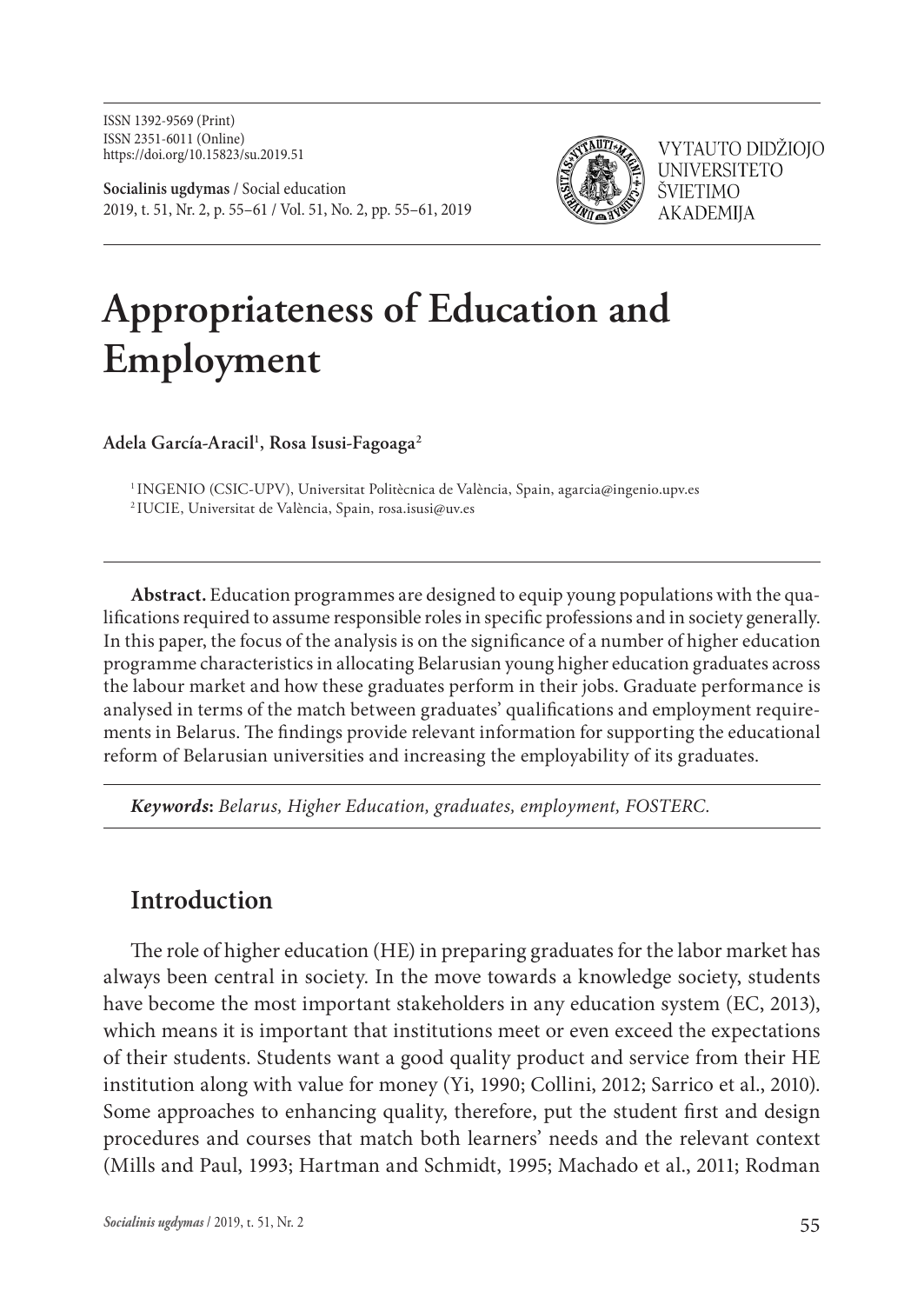et al., 2013). In this sense, the importance of students as stakeholders suggests an urgent need to achieve a better understanding of how learning environments influence students' satisfaction (Hartman and Schmidt, 1995; Vila et al., 2007). The aim of this paper is to contribute to the literature on HE students' perceptions of the nature and impact of the academic environment on their learning outcomes and to provide insights about how improve student learning and successful career.

In the following section, we provide a description of the Belarusian HE. Next, we present data, the findings and discussions of the implications for future policy and research in the design of HE degree programs.

#### **Higher Education in Belarus**

The Belarusian system of HE includes educational, research and governing institutions that use unified official standards and rules in the processes of teaching, management, assessment and research. HE is under the supervision of the Ministry of Education, which is responsible for the accreditation and licensing of higher education institutions (HEIs) and developing and applying the State Educational Standards. HE is provided by public (state) and private (non-state) accredited HEIs. Education in public HEIs is free of charge for students with best results in the entrance competition, others with lower performance as well as private HEIs students pay tuition fees. The share of tuition fee paying students in the country is in around 60%.

HE system of Belarus is still under transformation. The first reforms introduced two-cycles system in 1994: the HE architecture included a traditional (Soviet) one-cycle 5-6 years of studies leading to Diploma of Specialist and as parallel, a 4-year long bachelor degree program and a 1-2-year master degree. During the period from 1994 till 2007, different models of the two-level system functioned simultaneously. However, in the next legal regulations adopted in 2007, 2008 and 2011 the term "bachelor" was excluded from description of structure of HE degrees in Belarus.

Since the implementation of the Bologna process in 2015, the Bologna model system of HE is underway and again comprises a 4–4.5 year long Bachelor programs as a first cycle, 1–2 years Master programs as a second cycle, and long terms 5–6 years integrated Specialist programs depending on the field of study. Such shift to Bologna model is being codified in the draft of Education Code in 2017 which is still pending the approval by the Parliament of Republic of Belarus. (Final Report. The BFUG Advisory Group #2 for support of Belarus Roadmap (2017)).

However, the architecture of higher education is still more traditional and still far from Bologna 3-cycles system: the majority of students pursue 1 cycle programs and then enter the labour market. Still situation with Master level education is quite uncertain. Even if the Master degree gives some specific opportunities for better employability in academic and research areas, the rest of labour market basically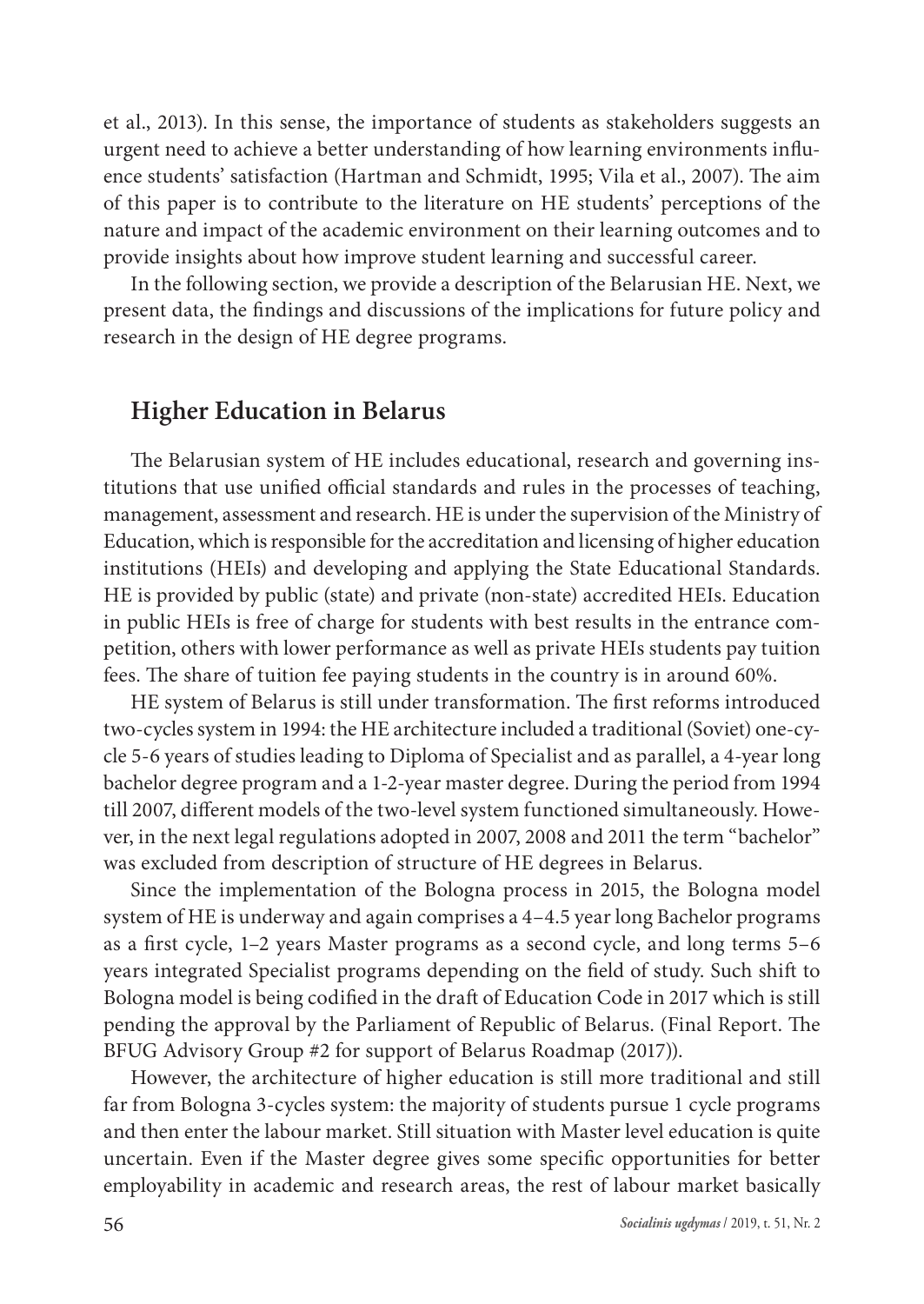does not recognize the second level, there are no positions in the labour market to be occupied specifically by Master degree holders.

#### **Data**

In this paper, we have had the opportunity of using a major representative survey comparing the opinion of graduates from eight public universities from Belarus, the FOSTERC survey (FOSTERC 2016–2019). FOSTERC (Fostering Competencies Development in Belarusian Higher Education) project is a structural project in the frames of the Erasmus+ Programme running from October 2016 to 2019. The aim of FOSTERC is to strengthen the use of innovative approaches to teaching and learning in the Belarusian HE Institutions for the improvement of graduates' learning outcomes in terms of competencies (knowledge, skills and attitudes). The FOSTERC survey was carried out during the academic year 2017–2018 and the questionnaire was carried out by means of on-line information tool. Graduates were selected by means of random stratified sampling according to the field of study. A representative sample of 5.443 graduates holding a first-cycle higher education degree were surveyed three years after graduation; i.e., those who graduated during the academic year 2014–2015.

The representation of the graduates was as follow: Belarus State Economic University (BSEU) – 16.83%; Belarusian State Pedagogical University (BSPU) – 7.24%; Grodno State Agrarian University (GSAU) – 11.12%; Belarusian State University (BSU) – 10.16%; Brest State University (BRSU) – 9.41%; Francisk Skorina Gomel State University (GSU) – 14.35%; Polotsk State University (PSU) – 8.95%; and Yanka Kupala State University of Grodno (YKSUG) – 21.95%, of different regions of the country.

## **Appropriateness of education and employment**

The questionnaire presented to the Belarusian graduates covers the main features of the university educational experiences and the main characteristics of the works that they performed at the time of the survey. One of the indicators of the labour market situation is the match between the degree achieved in HE and the present job. The questionnaire applies a subjective manner to measure both the vertical as well as the horizontal match.

The vertical match is measured by asking the respondent to compare the level of education required by the employer according to their knowledge for their job. By that, the indicator allows to measure if graduates are *over-educated*, *well matched* or *under-educated*. Graduates were asked "what is the most appropriate level of education for the job you are working in, in comparison to your own level of education?" We define the graduate as over-educated if his/her level of education is higher than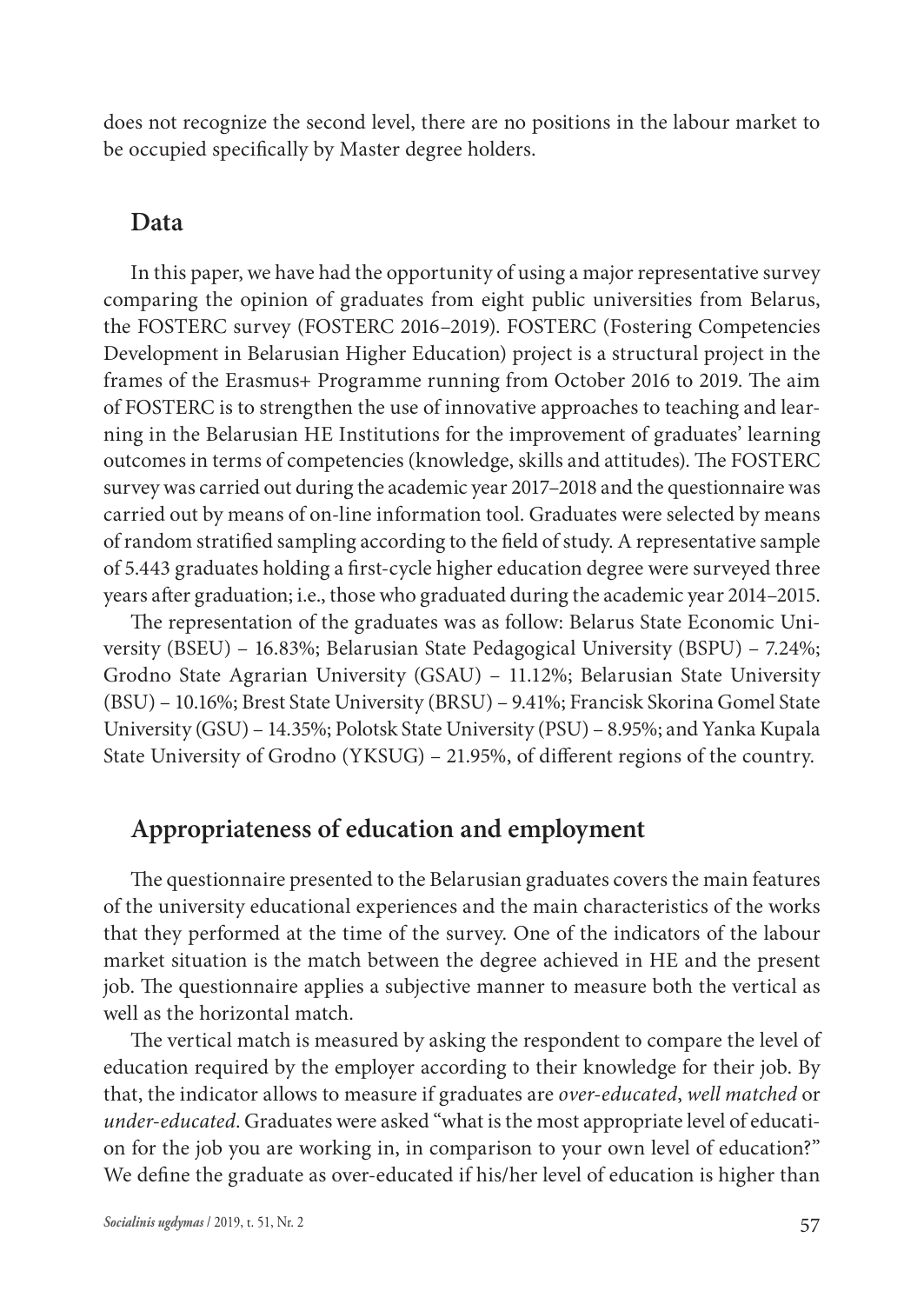is required for the job. Similarly, a graduate is considered under-educated if his/her level of education is below what is required for the job. Table 1 shows that 25.3 per cent of graduates came to the conclusion that their employment and work required a higher level of study. Regarding gender differences, it seems that male graduates are employed in jobs where the level of education required is lower than the level of higher education (over-educated) compared with female graduates (2.4 points of difference). By field of study, those graduated in Computer Technologies perceived the highest mismatch between education and employment in terms of level of education, only 48.4% quoted being well-matched.

#### Table 1

|                               | <b>Under-educated</b> | Well-matched                                                        | Over-educated |
|-------------------------------|-----------------------|---------------------------------------------------------------------|---------------|
|                               |                       | (a higher level of HE) (the same level of HE) (a lower level of HE) |               |
| Total                         | 25.3                  | 61.2                                                                | 13.5          |
| Gender                        |                       |                                                                     |               |
| Female                        | 25.5                  | 61.7                                                                | 12.8          |
| Male                          | 24.8                  | 60.0                                                                | 15.2          |
| Field of Study                |                       |                                                                     |               |
| Pedagogical Sciences          | 23.7                  | 67.2                                                                | 9.1           |
| Humanities                    | 26.5                  | 58.2                                                                | 15.3          |
| Social Science                | 31.6                  | 55.0                                                                | 13.4          |
| Economics & Business Ad       | 27.4                  | 54.4                                                                | 18.2          |
| Law                           | 34.0                  | 57.5                                                                | 8.5           |
| Tech. Sciences & Architecture | 20.4                  | 71.6                                                                | 8.0           |
| Medical Sciences              | 21.6                  | 66.7                                                                | 11.7          |
| Nat. Sciences & Math          | 18.5                  | 68.5                                                                | 13.0          |
| Art, Design, Music            | 25.0                  | 61.1                                                                | 13.9          |
| Computer Technologies         | 29.5                  | 48.4                                                                | 22.1          |

*Appropriateness of the degree qualification for employment and work (percentages)*

*Source: Own elaboration, FOSTERC data.*

The *horizontal match* is measured by asking the respondent to compare the field of study that best prepares for their current job and the field of study they graduated from. By that, the indicator allows to measure if graduates are working inside their own educational domain or outside. Graduates were asked "what is the most appropriate field of study for this work?" (exclusively my own field; my own or a related field; a completely different field or no particular field). Table 2 shows that 14.7 per cent of graduates perceived a mismatch between education and employment in terms of another field of study being more useful. This were most frequently quoted by those who graduated in Humanities, Economics and Business Administration and Social Science. In turn, 93.1 per cent of those who graduated in Computer Techno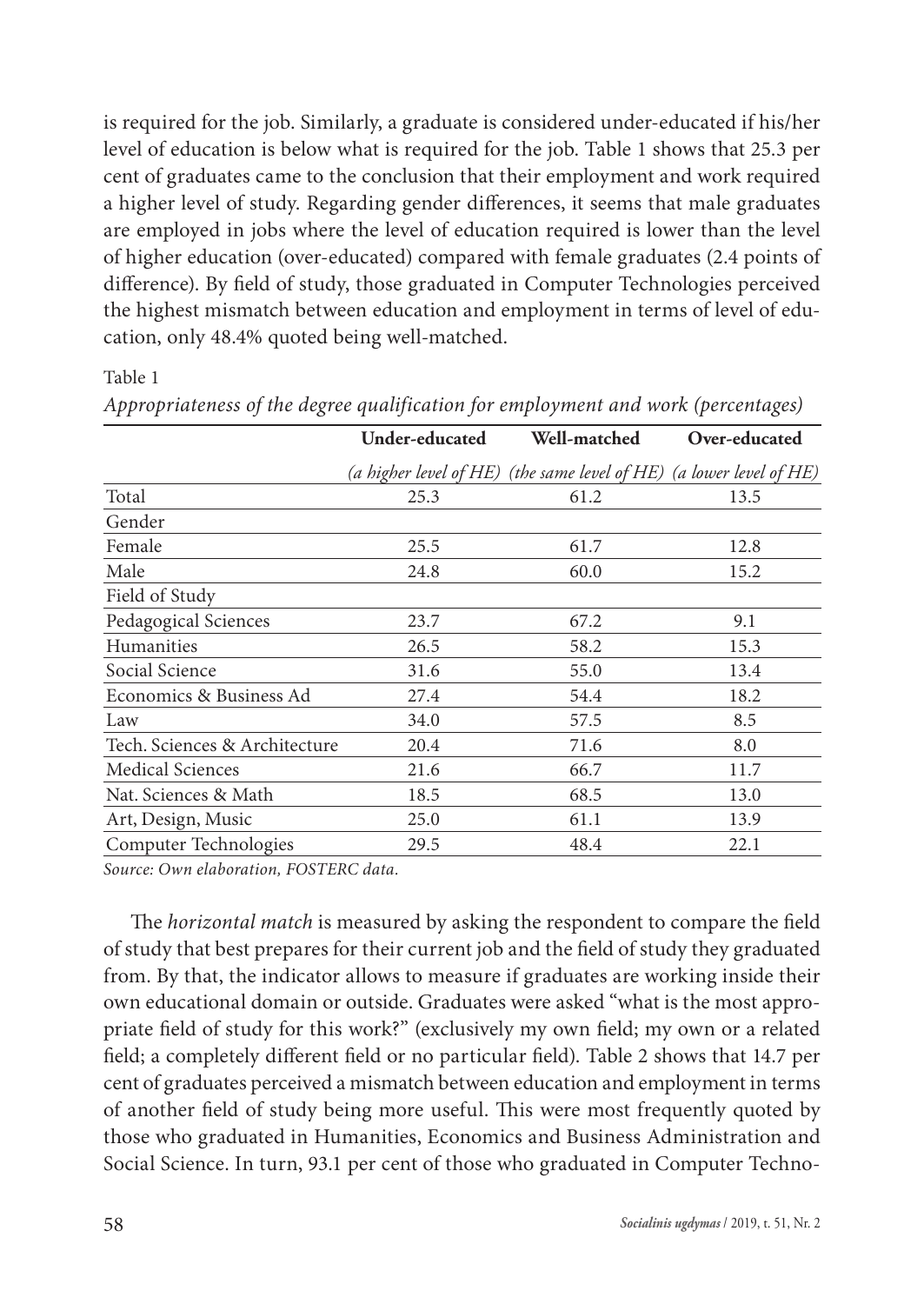logies stated that their field of study was the only one possible or by far the best one for their area of work.

Table 2

*Relations between field of study and area of work as perceived by graduates (percentages)*

|                                  | <b>Exclusively my</b><br>own field | A related field | Other field |
|----------------------------------|------------------------------------|-----------------|-------------|
| Total                            | 53.1                               | 32.2            | 14.7        |
| Gender                           |                                    |                 |             |
| Female                           | 52.7                               | 32.3            | 15.1        |
| Male                             | 54.0                               | 32.1            | 13.9        |
| Field of Study                   |                                    |                 |             |
| Pedagogical Sciences             | 66.4                               | 30.4            | 13.2        |
| Humanities                       | 45.3                               | 35.3            | 19.4        |
| Social Science                   | 47.1                               | 36.5            | 16.4        |
| Economics and Business Admin.    | 40.3                               | 41.1            | 18.6        |
| Law                              | 58.1                               | 31.4            | 10.5        |
| Technical Sciences, Architecture | 60.8                               | 29.0            | 10.2        |
| <b>Medical Sciences</b>          | 64.7                               | 23.5            | 11.8        |
| Natural Sciences and Mathematics | 58.3                               | 30.0            | 11.7        |
| Art, Design, Music               | 47.2                               | 41.7            | 11.1        |
| Computer Technologies            | 54.7                               | 38.4            | 6.8         |

*Source: Own elaboration, FOSTERC data.*

#### Table 3

*Traits of the workplace (on a scale from 1 "a very low extent" to 5 "a very high extent")*

| Traits of the workplace                                                             | Mean |
|-------------------------------------------------------------------------------------|------|
| Use of your knowledge and skills                                                    | 3.28 |
| Your work demand more knowledge and skills                                          | 3.75 |
| Responsible of setting goals for the organization                                   | 3.06 |
| Responsible of setting goals for yourself                                           | 4.14 |
| Responsible of deciding work strategies for the organization                        | 2.85 |
| Responsible of deciding how you do your own job                                     | 4.25 |
| Responsible of assessing the quality of the work of others in the organi-<br>zation | 3.16 |
| Responsible of assessing the quality of your own work                               | 4.05 |
|                                                                                     |      |

*Source: Own elaboration, FOSTERC data.*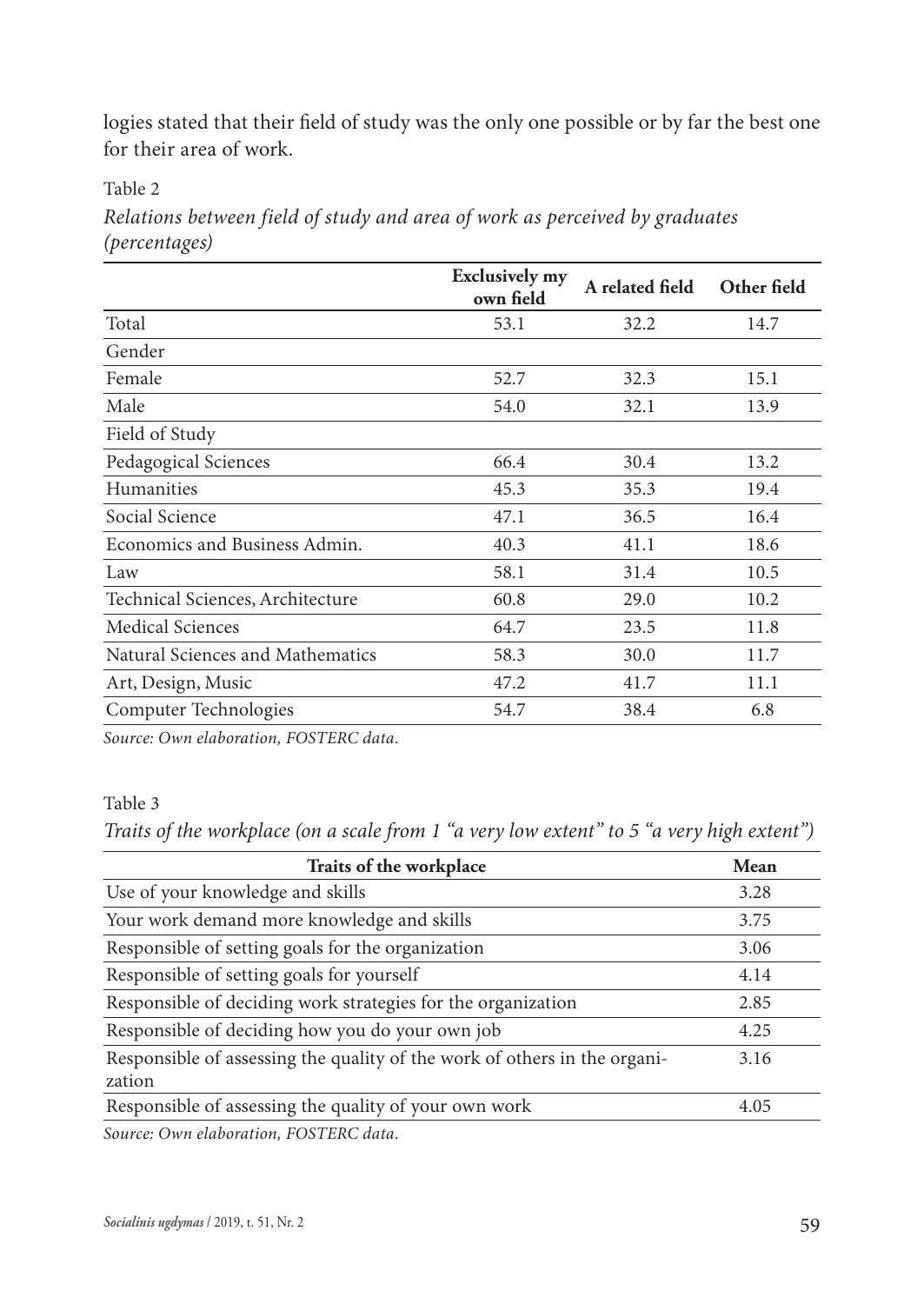The indicators with respect to vertical and horizontal match are strongly related to the topic of the knowledge and skills used in current work and the level of responsibilities demanded. Table 3 shows that, on average, graduates stated that they made use of the knowledge and skills they acquired in their course of study in their work tasks. Regarding responsibilities, those related to deciding how to do your own job, setting your own goals and assessing the quality of your own work were perceived by graduates as the most demanded in the work.

#### **Conclusion**

The findings in this paper should contribute to a better understanding of the role of the Belarusian Higher Education in allocating graduates across the labour market. This result indicates that Higher Education Institutions should support students' preparation for entering the workforce by focusing on the relevance of the practical knowledge, and achieving an appropriate balance between theoretical and practical-oriented learning in Belarusian Higher Education.

Furthermore, Belarusian higher education institutions should support students' preparation for entering the workforce by focusing on the development of those competencies which better fit the current demand of the labour market. In this sense, our study shows that in Belarus there are significant mismatches between the labour market demands and the level of competencies of recent graduates.

**Acknowledgements**: The research for this paper was conducted as part of the research project ref. 574087-EPP-1-2016-1-ES-EPPKA2-CBHE-SP (2016-3219), 'Fostering Competencies Development in Belarusian Higher Education' (FOSTERC) funded by the European Commission. The views expressed in this paper are not necessarily the views of that organization.

#### **References**

Collini, S. (2012). *What are Universities For?* London: Penguin Books.

- EC, European Commission. (June 2013). *Improving the quality of teaching and learning in Europe's higher education institutions*. High Level Group on the Modernisation of Higher Education. European Commission.
- FOSTERC (2016–2019). *Fostering Competencies Development in Belarusian Higher Education. Erasmus+ Programme*, CBHE K2. Available online at: http://fosterc.webs.upv.es/.
- Hartman, D. E., & Schmidt, S. L. (1995). Understanding student/alumni satisfaction from a consumer's perspective: The effects of institutional performance and program outcomes. *Research in Higher Education*, *36*(2), 197–217.
- Yi, Y. (1990). A critical review of consumer satisfaction (pp. 68–123). In V. A. Zeithaml (ed.), *Review of Marketing*. Chicago, IL: American Marketing Association.